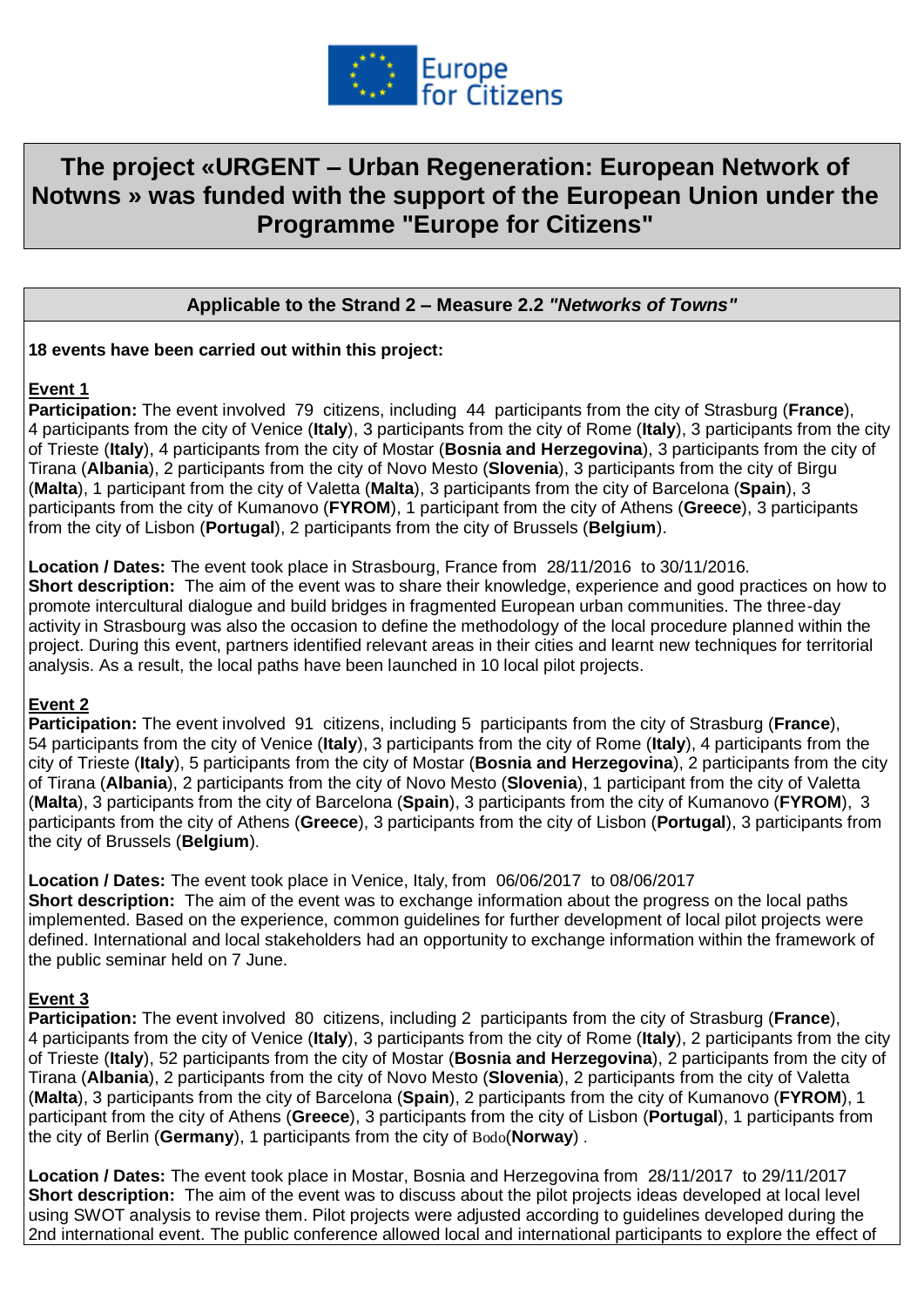the local welfare constraints on social cohesion in cities, the link between social exclusion and Euroscepticism and the effect of community based activities in building intercultural dialogue.

# **Event 4**

**Participation:** The event involved 66 citizens, including 2 participants from the city of Strasburg (**France**), 3 participants from the city of Venice (**Italy**), 4 participants from the city of Rome (**Italy**), 3 participants from the city of Trieste (**Italy**), 3 participants from the city of Mostar (**Bosnia and Herzegovina**), 3 participants from the city of Tirana (**Albania**), 3 participants from the city of Novo Mesto (**Slovenia**), 3 participants from the city of Valetta (**Malta**), 3 participants from the city of Barcelona (**Spain**), 1 participant from the city of Kumanovo (**FYROM**), 2 participants from the city of Skopje (**FYROM),** 33 participant from the city of Athens (**Greece**), 3 participants from the city of Lisbon (**Portugal**).

**Location / Dates:** The event took place in Aghia Varvara, Greece from 30/05/2018 to 01/06/2018 **Short description:** The aim of the event was to share the results of the local activities and to conclude the project. During the last international seminar, the partners developed a city manifesto in order to establish a common understanding on interculturalism, social inclusion, integration of migrants. A half-day public conference was organised where the project outcomes were presented to the local stakeholders and partners shared their pilot projects. A dedicated space for interaction and exchange of experience was then provided during the URGENT Inclusion Fair.

# **Event 5**

**Participation:** The event involved 19 citizens, including 2 participants from the city of Strasbourg(**France**), 1 participant from the city of Peja (**Kosovo)** etc.

**Location / Dates:** The event took place in Vlore, Albania on the 09/03/2018

**Short description:** The aim of the event was to discuss the results of the Albanian local path and to provide policy recommendations at the national level based on the main features vulnerable groups, the needs identified for the reintegration of returning migrants and the integration of refugees and asylum seekers in Albania. AAM organised a regional workshop together with LDA VLORE in Vlore. The event was also an opportunity to learn about the good practices established and the lessons learnt from past projects.

# **Event 6**

**Participation:** The event involved 13 local citizens.

**Location / Dates:** The event took place in Mostar, Bosnia and Herzegovina on 28/07/2017 **Short description:** A focus group meeting organized within the project to evaluate the impact of migration to the cultural and tradition of the city and all its inhabitants. The main task given to the focus group was to think about and to give an idea how to preserve the culture and tradition of the city and all its citizens; Also to propose how they, as individuals or representatives of their organizations, can contribute to this.

# **Event 7**

**Participation:** The event involved 31 local citizens.

**Location / Dates:** The event took place in Mostar, Bosnia and Herezegovina from 21/08/2018 **Short description:** The aim of the event was to inspire innovative and "bevond the box" thinking of social community theatre engagement in an ethnically divided city. The activities were aimed to encourage citizens of all ages from different ethnic and religious background and from diverse walks of life to participate in seeking common creative solutions for social engagement in public space all across the city.

# **Event 8**

**Participation:** The event involved 33 local citizens.

**Location / Dates:** The event took place in Mostar, Bosnia and Herzegovina from 07/0//2018 **Short description:** The aim of the vent was to promote the "Mostar cookery Book – food for the soul and body" as not only a book about the recipes on how to cook, but more about the recopies of connecting people through sharing the meals. It is all about our tradition in gastronomy but more in a way of serving, eating, shearing and spending the time together.

More than anything else this book is about co-habitation, sharing and unity. Mostar has always been a multi-ethnic city, created by the influence of life and eating habits of people who come to leave in Mostar.

# **Event 9**

**Participation:** The event involved 59 citizens, including, including 1 participant from **Italy,** 6 participants from **Germany,** 7 participants from **Norway,** 4 participants from **Switzerland,** 5 participants from **Sweden,** 2 participants from **Austria,** 13 participants from the city of Mostar (**Bosnia and Herzegovina),** 4 participants from **Australia,** 2 participants from **UK,** 2 participants from **Serbia,** 6 participants from **USA,** 2 participants from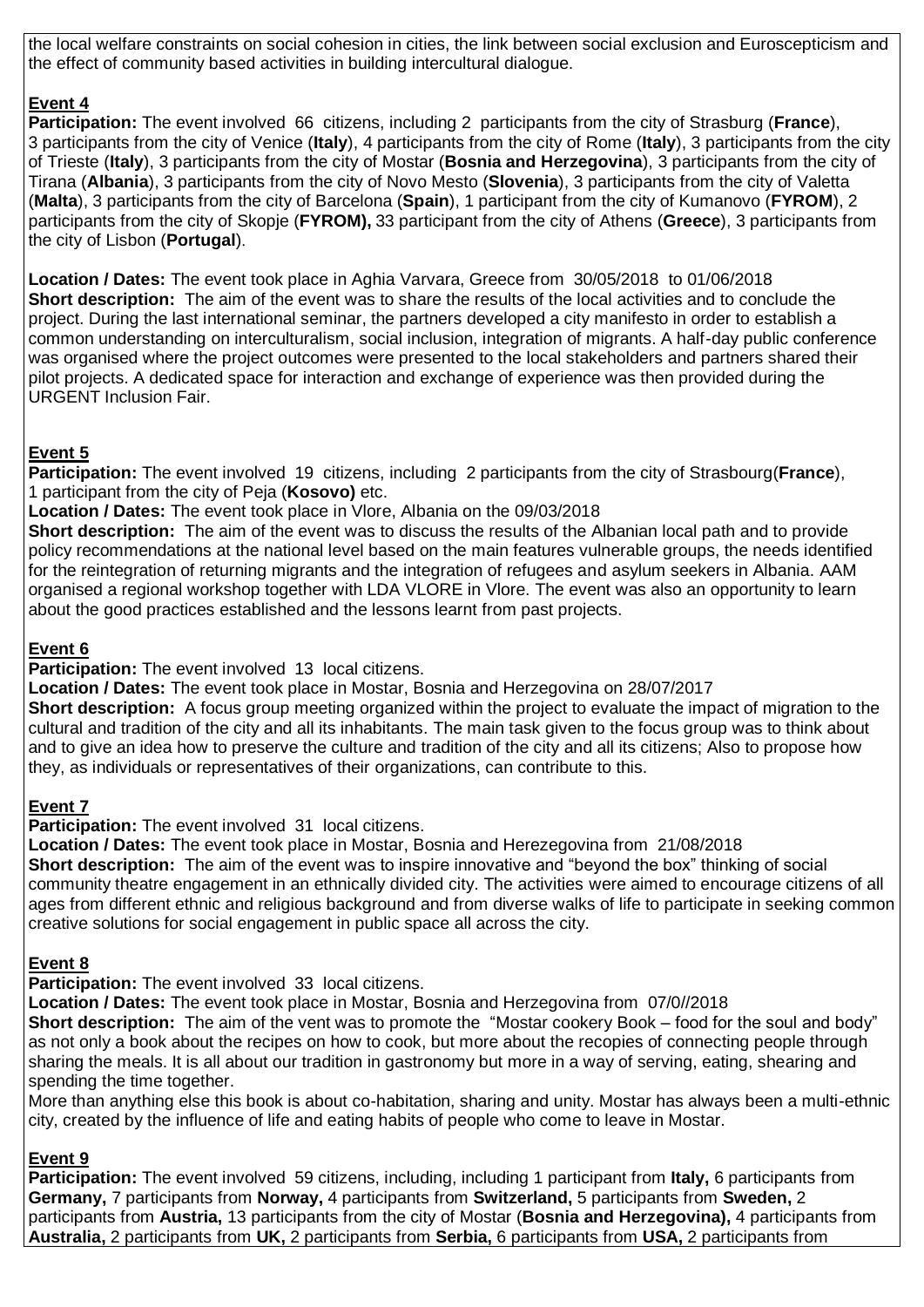**Canada,** 1 participant from **Belgium,** 1 participant from t**The Netherlands,** 1 participant from **Slovakia. Location / Dates:** The event took place in Mostar, Bosnia and Herzegovina on 29/07/2017 **Short description:** The aim of the event was to engage the local and international participants (Mostarians living abroad) through art and humour. As a result of the cooperation within the project URGENT by Local democracy agency Mostar, the Documentation and Information Centre CIDOM and Mostar Youth Theatre, the young actors of the Mostar Youth Theatre presented an interesting interactive performance at the ceremonial promotion of the book "Mostar jokes" to more that 500 people.

#### **Event 10**

#### **Participation:** The event involved 31 local citizens.

**Location / Dates:** The event took place in Aghia Varvara (Greece) on 06/05/2018

**Short description:** The aim of the event was to change the local community's perception of migrants through their sense in order to create a new cohesive community which includes citizens from different origins, languages and cultures. The target population of the event were member of the local community of Municipality of Aghia Varvara and its surroundings areas. The event included a photographic exhibition, the reading of poems and short stories, a gastronomy corner with traditional dishes, the projection of a documentary created for the purposes of the URGENT project, as well as music and dance performances.

# **Event 11**

**Participation:** The event involved 38 local citizens.

**Location / Dates:** The event took place in Rome, Italy on 14/04/2018

**Short description:** The aim of the event was to include both migrants and Italians in active citizenship experiences, socialisation events and neighbourhood-level decision-making processes; to enhance intercultural knowledge and communication skills, with a focus on both migrants and Italian parents; to promote the inclusion of the marginalized homeless community and daily dwellers within the area; and to build positive relations between residents and migrants within the targeted area. More than 1000 people interacted during the day with activities proposed by 24 organisations that contributed activities to the event.

# **Event 12**

**Participation:** The event involved 26 local citizens.

**Location / Dates:** The event took place in Trieste, Italy on 24/05/2018.

**Short description:** The aim of the event was to increase the migrants' social integration and their sense of belonging to the places of their daily life in Trieste: through a co-design process they rethought the common areas where they live in the diurnal center of *ICS Italian Consortium of Solidarity - Onlus Refugees Office*, the organization that manages the migrant's welcoming in Trieste. The project included the realization of one carpentry workshop and one tailoring workshop, in which the participants collaborated to the design and to the production of furnishings pieces and accessories to improve the quality of their collective spaces in ICS. Before the final meeting on the 24<sup>th</sup> of May 2018, several meetings with local citizens took benefiting 80 migrants who are frequent or housed at the ICS centre.

# **Event 13**

**Participation:** The event involved 25 local citizens.

**Location / Dates:** The event took place in Kumanovo, Former Yugoslav Republic of Macedonia on 26/06/2018. **Short description:** The aim of the event was to rouse the sense of understanding and compassion within the local population and facilitate the process of integration of the refugees and migrants in the immediate vicinity of the camp and throughout the Municipality. The first part of the activity was designed to introduce the local population to the context of the situation in order to make a clear distinction between their role and the role of the applicable institutions. The second part of the activityt was designed to gather relevant stakeholders and key players on the administrative side of the crisis and engage them on this topic. The idea was to further stress the importance of discussion and active participation in order to create a long-term solution in collaboration with the citizens and more specifically, the marginalized groups.

# **Event 14**

**Participation:** The event involved 61 local citizens

**Location / Dates:** The event took place in Valetta, Malta on 21/03/2018

**Short description:** The aim of the event was to raise awareness of the positive aspects of diversity and to counter racism and discrimination. The event targeted the general population and was focused on getting people talking to each other in order to spark their interest in the topic and promote solidarity. The concept used was to create a human chain to represent solidarity within the diverse community. The chain offered to signify as a powerful and highly memorable symbol of kindness, inclusivity and connectedness. The chain also emphasised